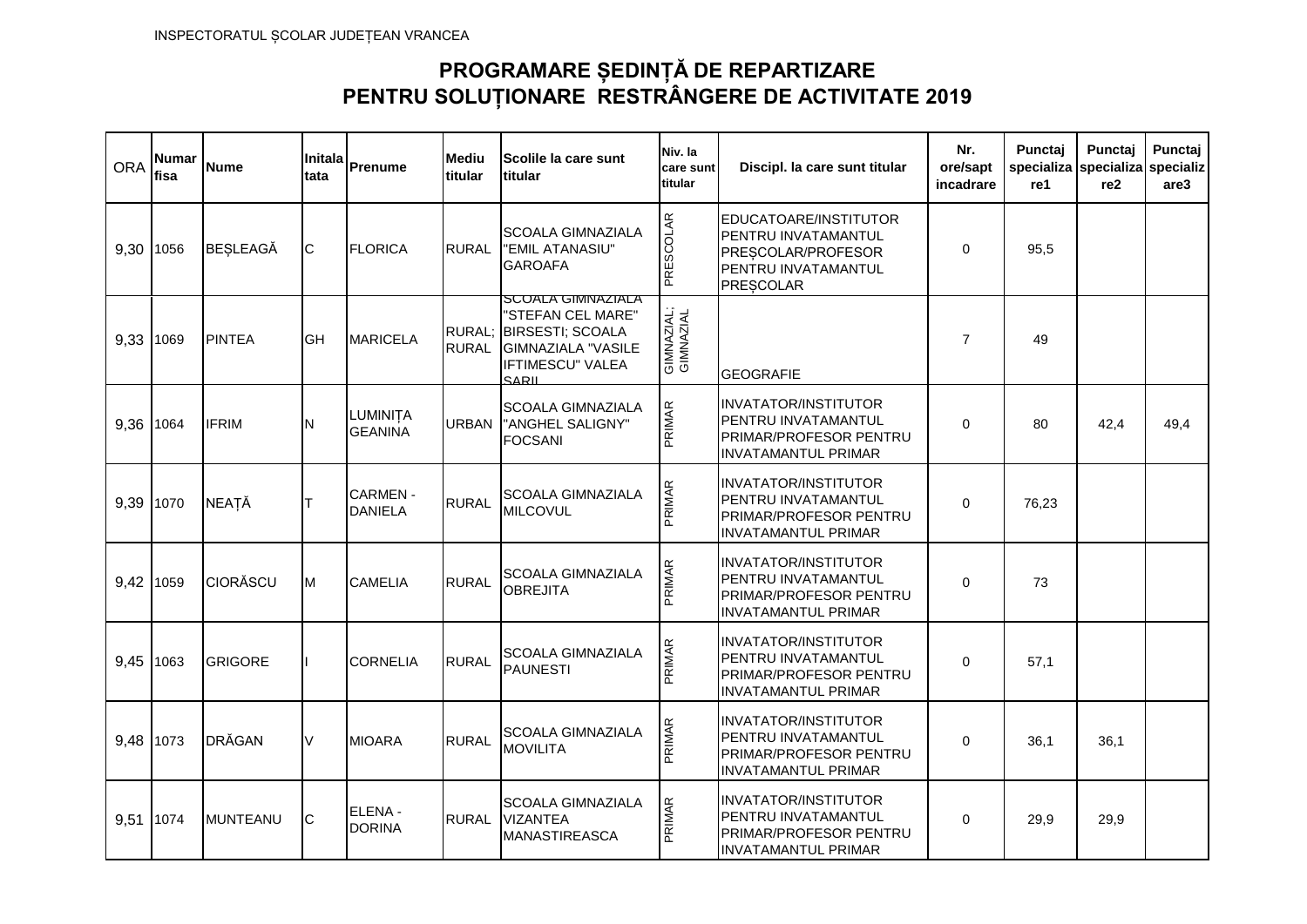| 9,54 1072  | <b>MIHALACHE</b>     |             | <b>MARIA</b><br><b>MAGDALENA</b>    | <b>RURAL</b> | <b>SCOALA GIMNAZIALA</b><br><b>MOVILITA</b>                                                    | PRIMAR           | <b>INVATATOR/INSTITUTOR</b><br>PENTRU INVATAMANTUL<br>PRIMAR/PROFESOR PENTRU<br><b>INVATAMANTUL PRIMAR</b> | $\mathbf 0$ | 29    | 29    |  |
|------------|----------------------|-------------|-------------------------------------|--------------|------------------------------------------------------------------------------------------------|------------------|------------------------------------------------------------------------------------------------------------|-------------|-------|-------|--|
| 9,57 1071  | <b>GOGANCEA</b>      | M           | NICOLETA -<br><b>TEODORA</b>        | <b>RURAL</b> | <b>SCOALA GIMNAZIALA</b><br><b>I'DIMITRIE GUSTI"</b><br><b>NEREJU</b>                          | GIMNAZIAL        | <b>ISTORIE</b>                                                                                             | $\mathbf 0$ | 42,73 |       |  |
| 10,00 1066 | <b>CONSTANTIN GH</b> |             | <b>ADINA</b>                        | <b>RURAL</b> | <b>SCOALA GIMNAZIALA</b><br>"PROFESOR DOCTOR<br><b>GENERAL GHEORGHE</b><br>V. ZAHARIA" POPESTI | GIMNAZIAL        | <b>LIMBA FRANCEZA</b>                                                                                      | 8           | 59,64 |       |  |
| 10,03 1061 | <b>GHIMPU</b>        |             | <b>ELIZA</b>                        | <b>RURAL</b> | <b>SCOALA GIMNAZIALA</b><br>"VALERIU D. COTEA"<br><b>VIDRA</b>                                 | GIMNAZIAL        | LIMBA SI LITERATURA<br><b>ROMANA</b>                                                                       | $\mathbf 0$ | 61,31 |       |  |
| 10,06 1062 | <b>NICA</b>          | N           | <b>DANIELA</b><br><b>FLORENTINA</b> |              | <b>SCOALA GIMNAZIALA</b><br>RURAL NR.2 BORDEASCA<br><b>VECHE</b>                               | GIMNAZIAL        | <b>LIMBA SI LITERATURA</b><br><b>ROMANA</b>                                                                | 8           | 56,1  | 56,1  |  |
| 10,09 1067 | PANĂ                 | N           | <b>MARIAN</b>                       | <b>RURAL</b> | <b>SCOALA GIMNAZIALA</b><br><b>GAGESTI</b>                                                     | GIMNAZIAL        | <b>LIMBA SI LITERATURA</b><br><b>ROMANA</b>                                                                | 4           | 50,62 | 50,62 |  |
| 10,12 1060 | GĂINĂ                | $\mathsf S$ | <b>ADRIANA</b>                      | <b>RURAL</b> | <b>SCOALA GIMNAZIALA</b><br><b>NISTORESTI</b>                                                  | GIMNAZIAL        | <b>LIMBA SI LITERATURA</b><br><b>ROMANA</b>                                                                | $\mathbf 0$ | 41,75 |       |  |
| 10,15 1058 | <b>MARCU</b>         | M           | <b>IONEL</b>                        | <b>RURAL</b> | <b>SCOALA GIMNAZIALA</b><br><b>NISTORESTI</b>                                                  | GIMNAZIAL        | <b>MATEMATICA</b>                                                                                          | $\Omega$    | 47,1  | 47,1  |  |
| 10,18 1065 | <b>CURCĂ</b>         | C           | <b>COSTICA</b>                      | <b>RURAL</b> | <b>SCOALA GIMNAZIALA</b><br>"VALERIU D. COTEA"<br><b>VIDRA</b>                                 | <b>GIMNAZIAL</b> | <b>MATEMATICA</b>                                                                                          | $\mathbf 0$ | 44,1  |       |  |
| 10,21 1057 | <b>RACHERU</b>       | G           | <b>NINA</b>                         | <b>URBAN</b> | LICEUL TEHNOLOGIC<br><b>ODOBESTI</b>                                                           | LICEAL           | <b>PREGATIRE - INSTRUIRE</b><br>PRACTICA (AGRIGULTURA,<br>HORTICULTURA /<br>AGRICULTURA)                   | 6           | 67,3  |       |  |